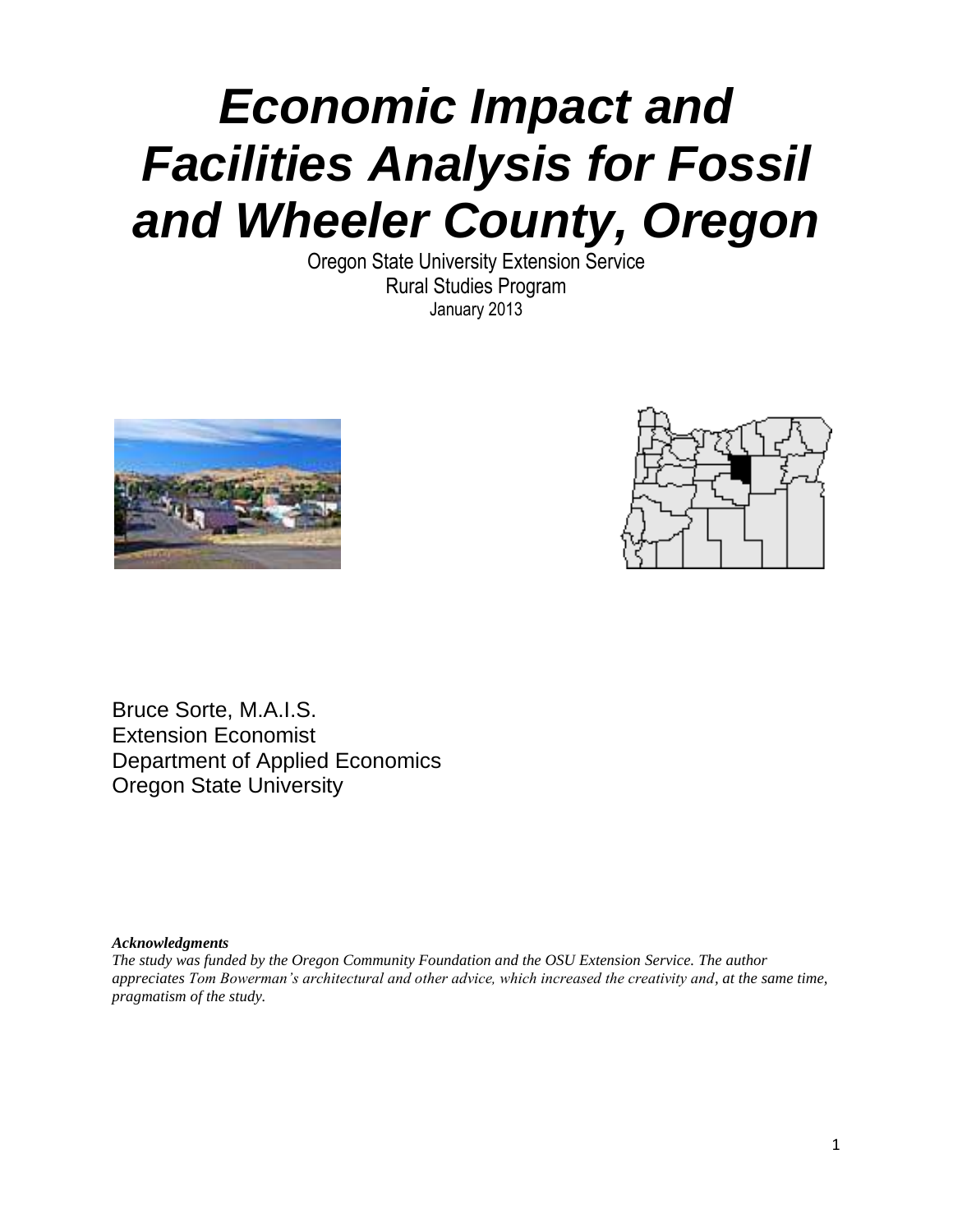*"The various towns and communities (22) that have made up Wheeler County*  **have struggled with each other, with general population trends, with industrialization, with modernized transportation, and with unique, internal problems. In retrospect, one can safely point to one factor that preserved a town,**  *namely, its school facility." Jack Steiwer***<sup>1</sup>**

## **Introduction**

Resources that are available through government and private foundations for community development projects are stretched very thin and, at the same time, the needs for that funding are growing in communities across Oregon and the U.S. Organizations and individuals are becoming even more deliberate as they consider funding projects. They are searching for the proposals that are most likely to contribute to the social and economic well-being of communities well into the future. Within this context, the Oregon Community Foundation (OCF) contracted with the Oregon State University Extension Service (OSU) to study the Wheeler County economy and the options within Fossil, Oregon to invest in existing or new facilities.

## **Goal**

The goal of the study is to describe how each option to construct or improve public or quasi-public facilities in Fossil might contribute to the economic resilience of Fossil and Wheeler County for many years.

#### **Approach**

 $\overline{a}$ 

Bruce Sorte, Community Economist, led the project for OSU. The project objectives are:

- 1) profile the current Wheeler County economy and project future opportunities and risks,
- 2) assess the capacity of the current public facilities, such as the fairgrounds, public buildings, quasi-public facilities which serve community needs, school facilities, and non-profit facilities, which all vie for public resources to support the current economy; and those facilities ability to adapt to the future (next 20 years) economic environment,
- 3) estimate the economic impacts of two or three improvement projects comparing the potential benefits and costs,
- 4) summarize the findings in a report of approximately ten pages and a PowerPoint presentation of approximately ten slides that will be available for comment by the Wheeler County Commissioners, OCF and any other interested parties prior to being finalized, and
- 5) make or support two presentations of the findings in settings like a community-wide meeting, Commission meeting, and/or OCF board meeting.

<sup>&</sup>lt;sup>1</sup> Fussner, F Smith 1975. Glimpses of Wheeler County's Past; An Early History of North Central Oregon, Chapter 4 Communities: Past and Present. Binford & Mort; Portland, Oregon. p. 15.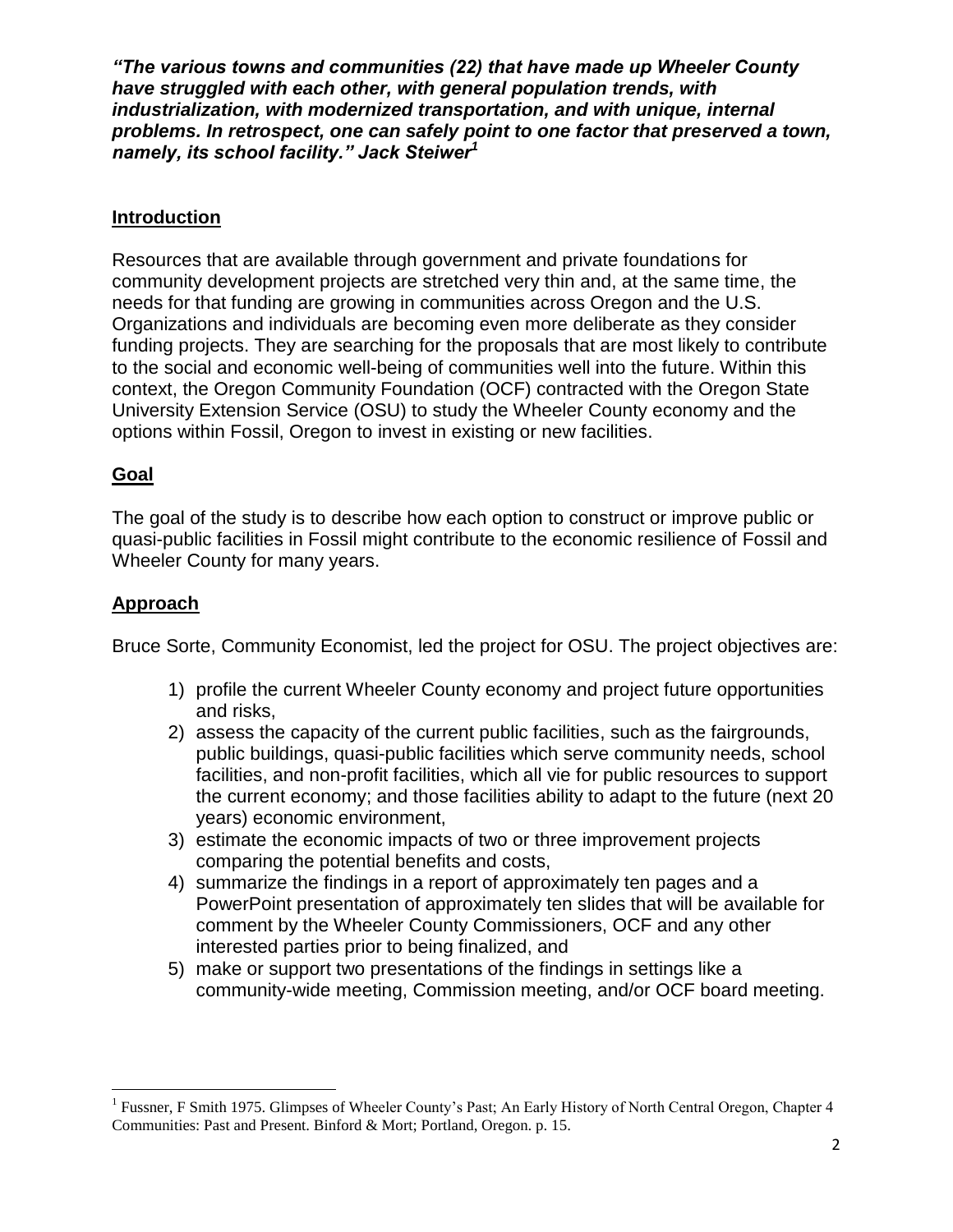These objectives were accomplished by studying publically available and proprietary economic information and seeking local citizens' ideas. Mr. Sorte conducted 22 personal interviews and then made printed survey forms available throughout the County at businesses and public facilities. Mr. Sorte and Tom Bowerman toured the facilities in Fossil on July 6, 2012. From the interviews, economic data analysis and tour, we created three scenarios and asked community members and Oregon State University colleagues to review the scenarios. After adjusting the scenarios to incorporate the community member's and academic/agency reviewers' comments, Mr. Sorte used an economic input-output model called IMPLAN (for IMpact PLANning) to estimate the net annual benefits from each possible project. The initial findings will be reported to the community members by revising and distributing this report.

Certainly, it was not possible for Mr. Sorte to gain a sufficient understanding of the history, people, and issues in a few short visits to make comprehensive suggestions. That would take at least decades. These recommendations need to be considered by Wheeler County folks to glean the useful portions of each suggestion. Mr. Sorte's outsider status did allow him to review the facilities and the programs in Wheeler County without any 'horse in the race' and with his experience working with other rural counties around Oregon. He tried to dispassionately observe Wheeler County's current situation to gauge how effective it may be in meeting the economic future.

## **Economic Profile**

Since well before Wheeler County was created in 1899, the region had a natural resource based economy. It prospered in terms of population growth and business establishments until the middle of the last century when it suffered a series of natural and business setbacks.<sup>2</sup> "Following World War II, there were numerous small lumber mills that were very short lived: Spoos, Hudspeth, Silver Creek, Stallings, to name a few. These mills helped maintain the population after the war, but upon facing the end of privately owned timber stands, and their own financial inadequacy to compete with larger corporate mills for government timber claims, they either closed their doors or moved the mill and employees, lock, stock, and barrel to another locale."<sup>3</sup> After the Kinzua mill closed in 1978, the employment opportunities and the likelihood that the population decline that began in 1950's<sup>4</sup> could be reversed by market forces alone became remote.

The following discussion is frank, as it describes the level of economic distress that Wheeler County has experienced. Businesses, government officials, and other concerned folks are pushing against some very strong events outside the County that are affecting their economy and are proving to be more effective than might be expected given current economic trends. It will be helpful as we discuss how to use facility and other initiatives to rebuild Wheeler County's economic resilience or its ability to bounce back in terms of jobs and population from past and future economic shocks to understand these trends in some detail.

<sup>&</sup>lt;sup>2</sup> Fussner, F Smith 1975. Glimpses of Wheeler County's Past; An Early History of North Central Oregon. Binford & Mort; Portland, Oregon.

<sup>&</sup>lt;sup>3</sup> Ibid. p. 16.

<sup>4</sup> Forstall, Richard L. (ed.), *Population of Counties by Decennial Census: 1900 to 1990*. U.S. Bureau of Census: [http://www.census.gov/population/cencounts/or190090.txt.](http://www.census.gov/population/cencounts/or190090.txt)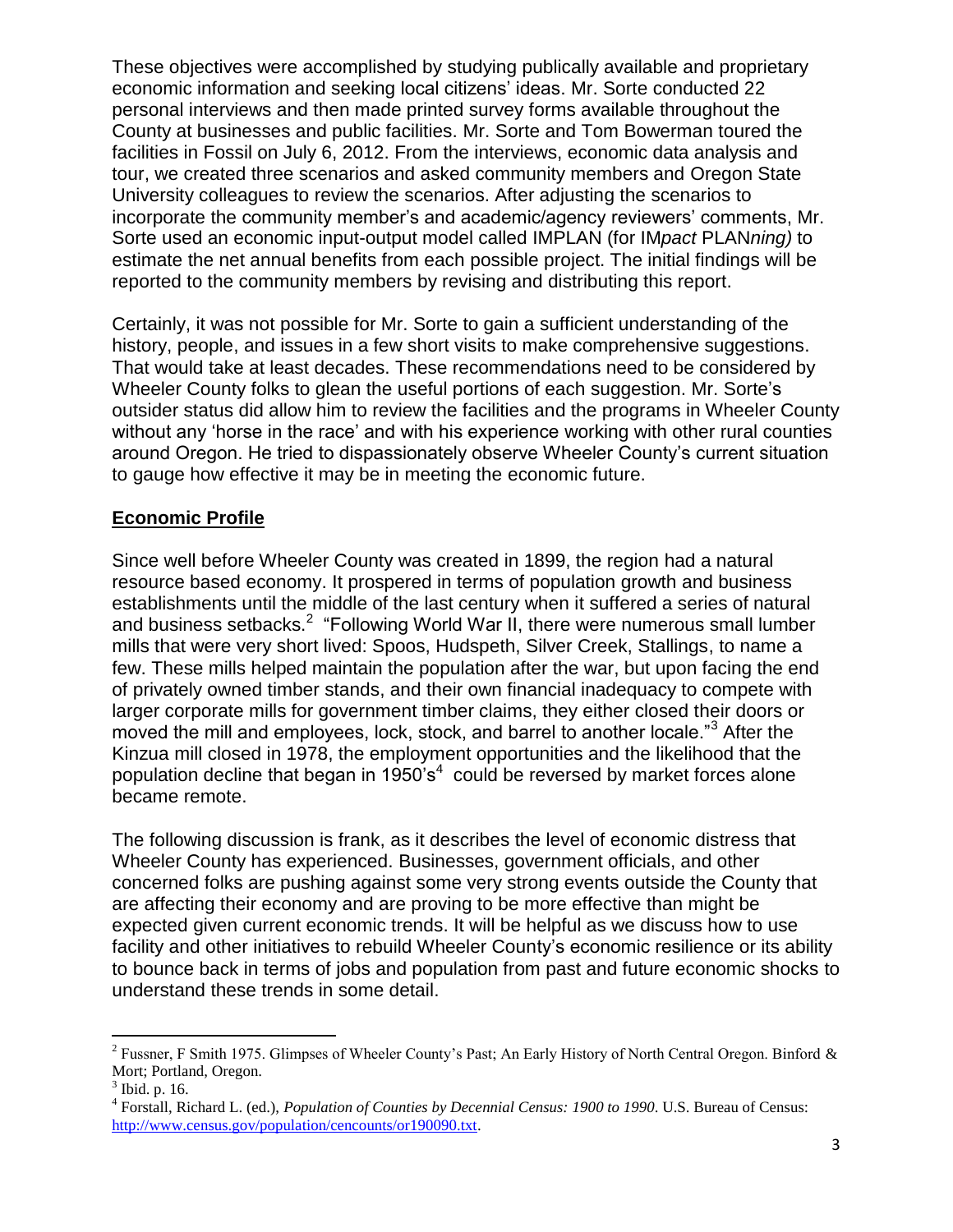The metrics that are described and analyzed below only explain part of the changes that have taken place. On their own they would not be sufficient to understand how Wheeler County has retained most of its keystone sectors – schools, churches, banks, government offices, etc. The quality of life in Wheeler County, including its natural, social and cultural assets, have cushioned Wheeler County from many of the extreme effects that the economic shocks might have been expected if the economic variables are considered on their own. However, as the median age of County residents (48.1 years) increases in relation to Oregon's (36.3 years),  $5$  as ranches consolidate, and as young folks find it progressively more difficult to offset reduced economic opportunities with the other cultural and amenity benefits of Wheeler County that contribute positively to their families' well-being, current trends will persist and may accelerate.

Wheeler County's per capita income has grown over the last 40 years as shown in Table 1.



## **Table 1. Wheeler County Per Capita Income, 1969-2010.<sup>6</sup>**

While per capita income grew, it did not keep pace with national, state, or regional trends (per Table 2). It grew by almost 60%, however Nonmetro Eastern Oregon income grew by almost 80%, Oregon income grew by over 100% and U.S. per capita income grew by almost 120%.<sup>7</sup>

# **Table 2. Real Per Capita Income Percentage Growth 1969 to 2010.**

 $\overline{a}$ <sup>5</sup> City-data.com: [http://www.city-data.com/county/Wheeler\\_County-OR.html](http://www.city-data.com/county/Wheeler_County-OR.html)

<sup>&</sup>lt;sup>6</sup> Pacific Northwest Regional Economic Analysis Project (PNREAP)[. http://oregon.reaproject.org/](http://oregon.reaproject.org/)

 $<sup>7</sup>$  Ibid.</sup>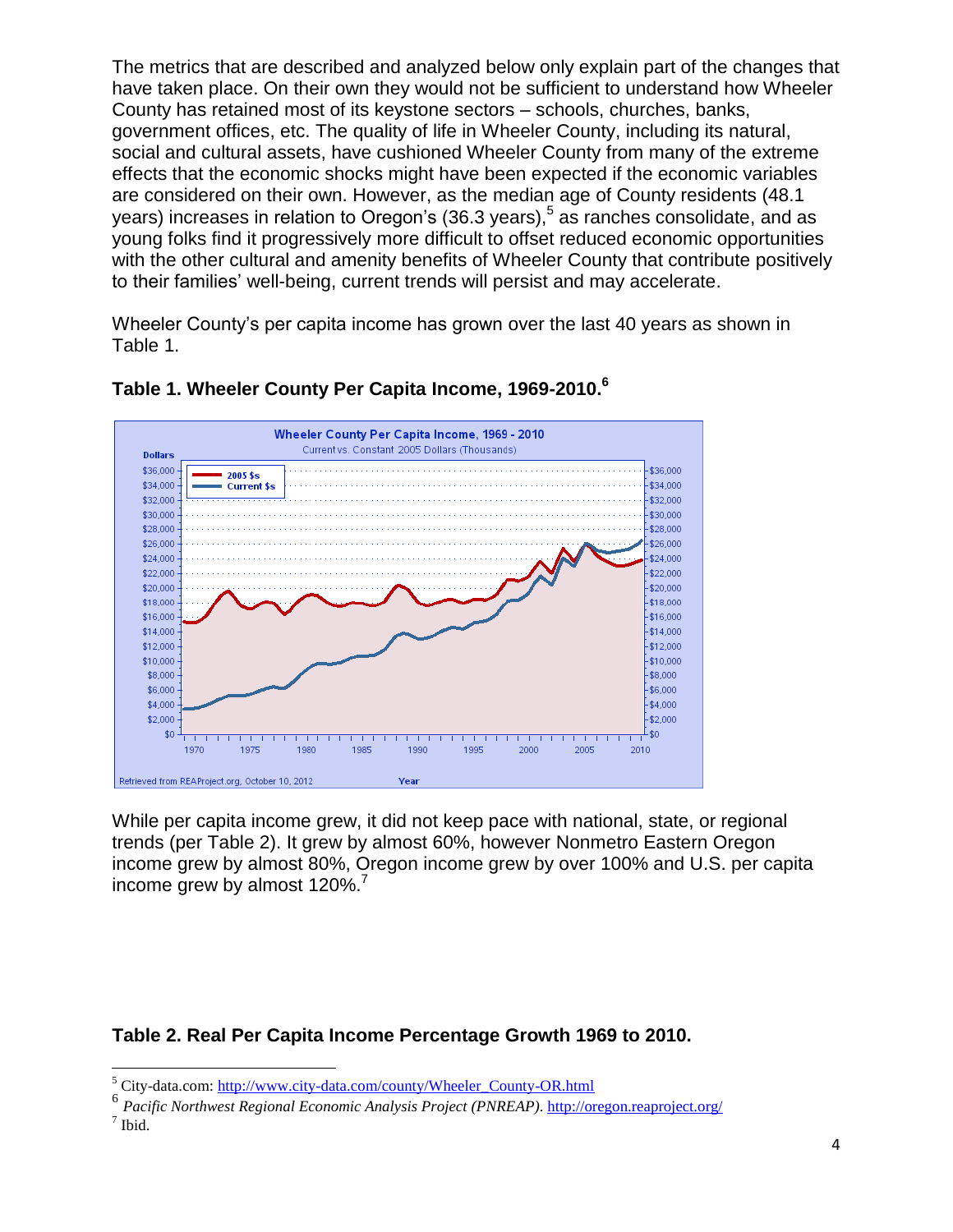

Table 3 shows that since Kinzua started reducing production in the mid-1970s, all of the growth in personal income has come from transfer payments (e.g. Social Security) and property income (e.g. land leases). Since 2002, all the growth has come from transfer payments. Table 4 shows the percentage of income provide by each type of income.<sup>8</sup>

**Table 3. Income Growth Indices 1969 to 2010.**

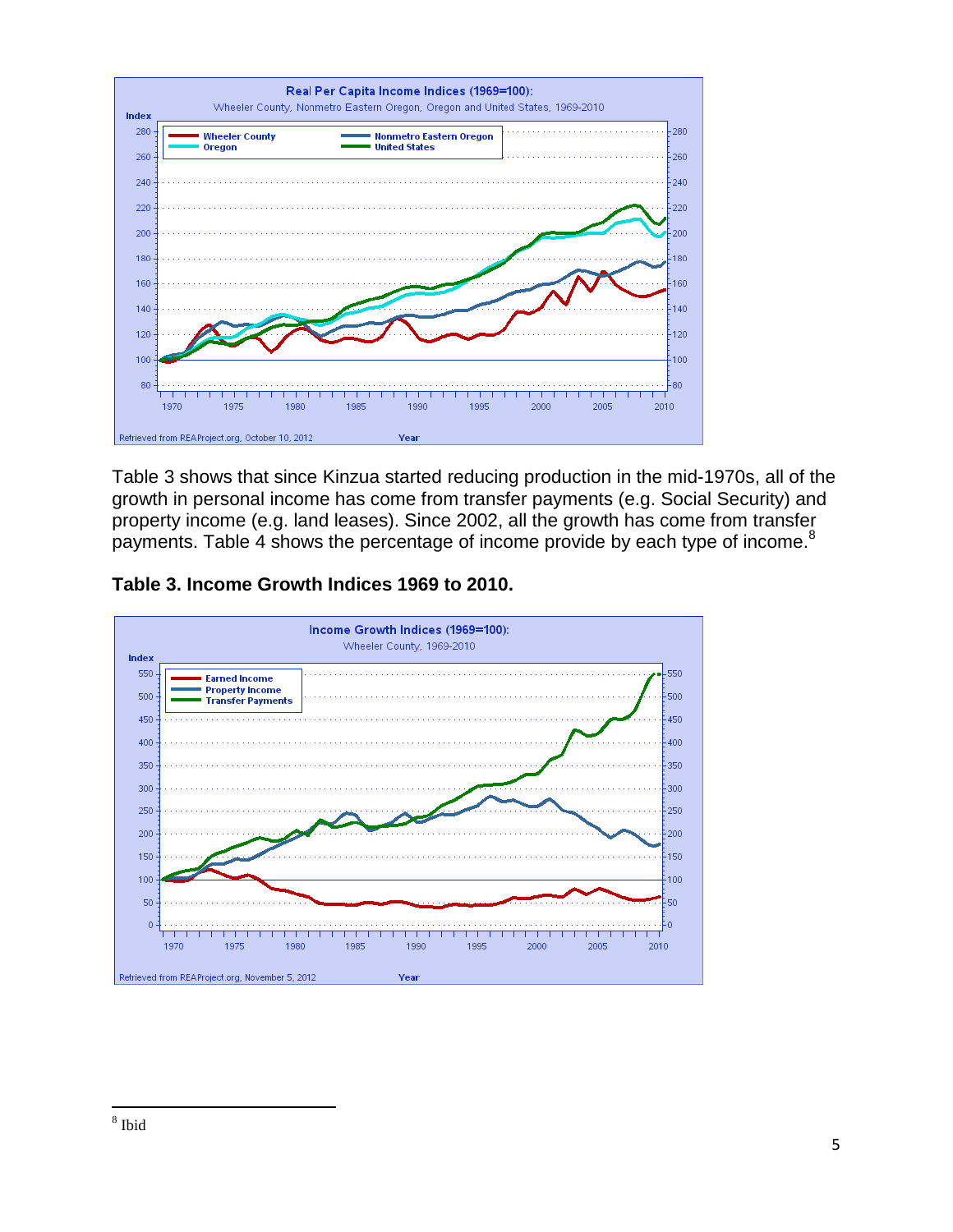

# **Table 4. Major Components of Personal Income, Wheeler County, 2010**

The declining portion of income attributable to earned income is understandable due to the reduced employment opportunities and reduced average earnings per job for those jobs that remain. Table 5 shows the average earnings per job in real dollars and constant 2005 dollars, while Table 6 shows the real average earnings per job as they have changed in relation to the U.S., Oregon, and the Nonmetro Eastern Oregon region.<sup>9</sup>



## **Table 5. Wheeler County Average Earnings Per Job 1969 to 2010.**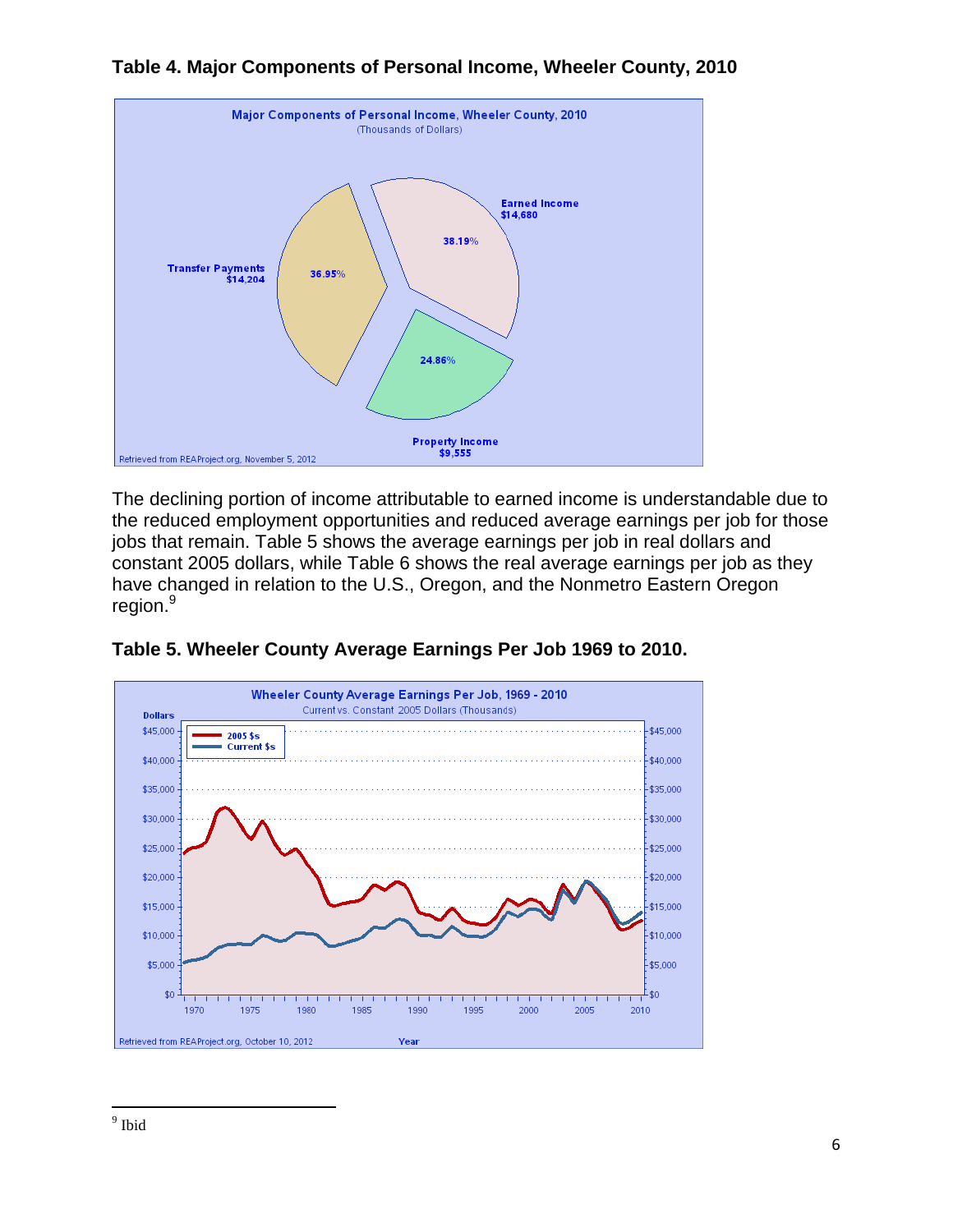#### **Table 6. Real Average Earnings Per Job Compared to U.S., Oregon, and Nonmetro Eastern Oregon 1969 to 2010**



Wheeler County economy's three main economic engines are agriculture, government, and – closely allied to government – health and social services. Table 7 shows the Wheeler County economic sectors aggregated at the two digit level of the North American Industrial Classification (NAICS). These estimates were made using the 2010 data from an IMPLAN (or IMpact PLANning model) purchased from the Minnesota Implan Group. Using the IMPLAN model, we analyzed what portion of the economy was attributable to the Ag. Forestry Fishing & Hunting sector (27.7%), Government and non NAICS or miscellaneous sector (17.5%), and Health & social services sector (8.0%). Since the percentage of the economy that is attributable to these three basic sectors is approximately twice as much as the percentage of the economy directly involved in adding value in those sectors, any change, positive or negative, in the basic sectors not only affects those sectors, they transmit an effect through the rest of the economy about equal to what happens to them. An additional dollar or a lost dollar in those three basic sectors adds or reduces the service sector portion of the economy by another dollar when the effects are added-up across all the service sectors like Retail Trade.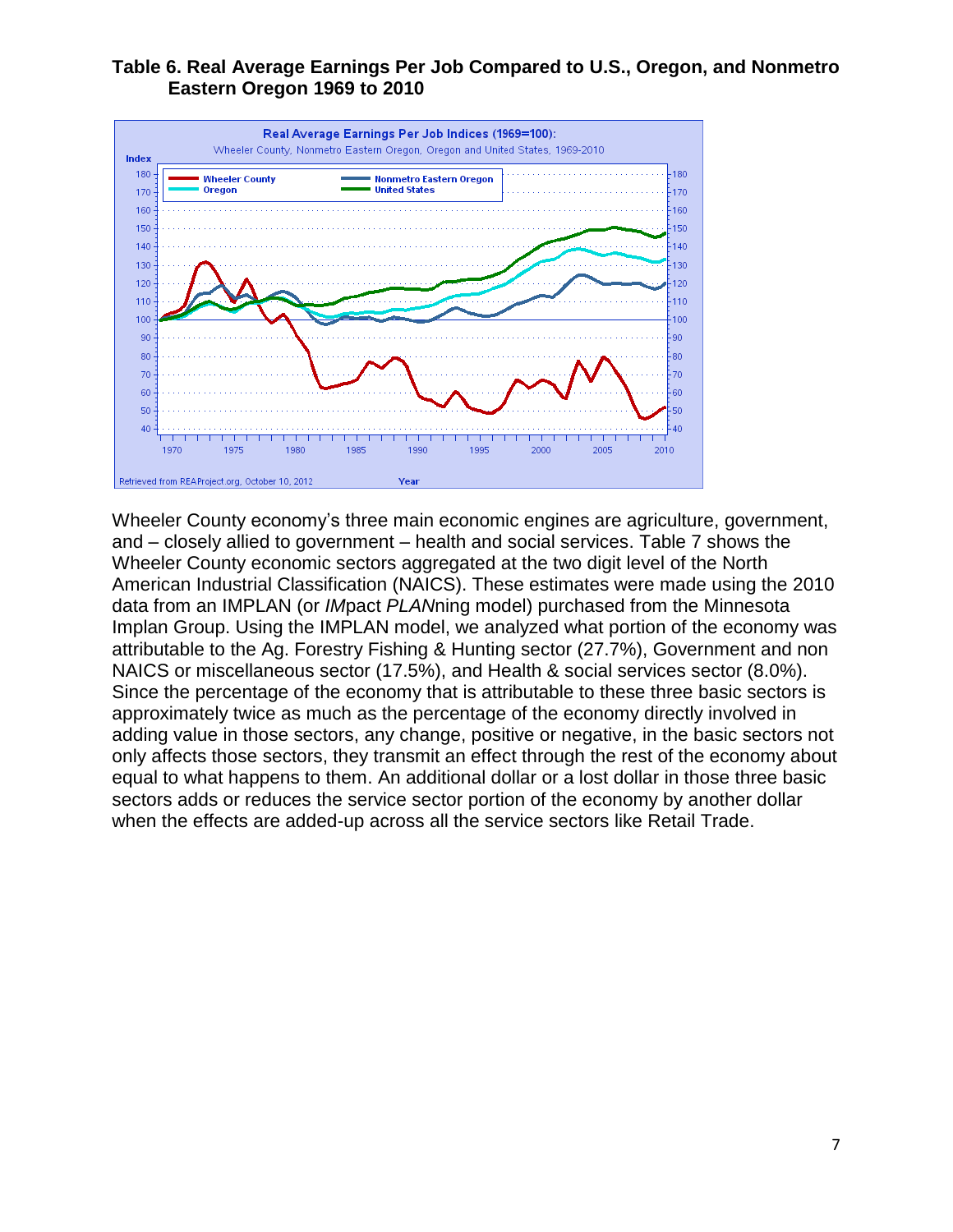| <b>Description</b>                                                                                                                                                                                                                                                                                                                                                                                                                                                                                                                                                                                                   | <b>Full &amp; Part-time</b><br>Jobs | Percentage of<br><b>Employment</b> | Sales (\$) | <b>Net County</b><br>Product (\$) |
|----------------------------------------------------------------------------------------------------------------------------------------------------------------------------------------------------------------------------------------------------------------------------------------------------------------------------------------------------------------------------------------------------------------------------------------------------------------------------------------------------------------------------------------------------------------------------------------------------------------------|-------------------------------------|------------------------------------|------------|-----------------------------------|
| Total                                                                                                                                                                                                                                                                                                                                                                                                                                                                                                                                                                                                                | 724                                 | 100.0%                             | 60,597,277 | 30,855,315                        |
| Ag, Forestry, Fish & Hunting                                                                                                                                                                                                                                                                                                                                                                                                                                                                                                                                                                                         | 201                                 | 27.7%                              | 12,439,290 | 3,628,662                         |
| <b>Utilities</b>                                                                                                                                                                                                                                                                                                                                                                                                                                                                                                                                                                                                     | 2                                   | 0.2%                               | 471,311    | 338,102                           |
| Construction                                                                                                                                                                                                                                                                                                                                                                                                                                                                                                                                                                                                         | 24                                  | 3.3%                               | 2,301,830  | 579,421                           |
| Manufacturing                                                                                                                                                                                                                                                                                                                                                                                                                                                                                                                                                                                                        | 9                                   | 1.2%                               | 1,613,964  | 146,223                           |
| <b>Wholesale Trade</b>                                                                                                                                                                                                                                                                                                                                                                                                                                                                                                                                                                                               | $\overline{7}$                      | 0.9%                               | 1,024,875  | 767,756                           |
| Retail trade                                                                                                                                                                                                                                                                                                                                                                                                                                                                                                                                                                                                         | 54                                  | 7.5%                               | 2,542,978  | 1,407,869                         |
| Transportation & Warehousing                                                                                                                                                                                                                                                                                                                                                                                                                                                                                                                                                                                         | 14                                  | 2.0%                               | 772,139    | 583,481                           |
| Information                                                                                                                                                                                                                                                                                                                                                                                                                                                                                                                                                                                                          | 33                                  | 4.6%                               | 10,405,088 | 4,934,589                         |
| Finance & insurance                                                                                                                                                                                                                                                                                                                                                                                                                                                                                                                                                                                                  | 12                                  | 1.7%                               | 1,449,081  | 312,925                           |
| Real estate & rental                                                                                                                                                                                                                                                                                                                                                                                                                                                                                                                                                                                                 | 52                                  | 7.2%                               | 9,254,960  | 7,674,911                         |
| Professional- scientific & tech svcs                                                                                                                                                                                                                                                                                                                                                                                                                                                                                                                                                                                 | 27                                  | 3.7%                               | 1,190,731  | 648,618                           |
| Administrative & waste services                                                                                                                                                                                                                                                                                                                                                                                                                                                                                                                                                                                      | 12                                  | 1.6%                               | 472,429    | 153,527                           |
| Educational svcs (private)                                                                                                                                                                                                                                                                                                                                                                                                                                                                                                                                                                                           | 16                                  | 2.3%                               | 634,799    | 274,970                           |
| Health & social services                                                                                                                                                                                                                                                                                                                                                                                                                                                                                                                                                                                             | 58                                  | 8.0%                               | 4,262,205  | 2,000,446                         |
| Arts- entertainment & recreation                                                                                                                                                                                                                                                                                                                                                                                                                                                                                                                                                                                     | 10                                  | 1.4%                               | 633,758    | 252,624                           |
| Accommodation & food services                                                                                                                                                                                                                                                                                                                                                                                                                                                                                                                                                                                        | 42                                  | 5.8%                               | 1,982,559  | 842,280                           |
| Other services                                                                                                                                                                                                                                                                                                                                                                                                                                                                                                                                                                                                       | 24                                  | 3.4%                               | 2,165,915  | 597,565                           |
| Government & non NAICs                                                                                                                                                                                                                                                                                                                                                                                                                                                                                                                                                                                               | 127                                 | 17.5%                              | 6,979,365  | 5,711,347                         |
| has survived and describe the components of the economy, they only partially reflect<br>the quality of life in Wheeler County. There are many quality of life or well-being<br>measures that are essential to understanding Wheeler County. Even economists are<br>beginning to acknowledge and research variables that measure elements of quality of<br>life.                                                                                                                                                                                                                                                      |                                     |                                    |            |                                   |
| "Previous research has identified the demographic characteristics and stated<br>motivations of new rural residents in the northern Great Plains (Cordes et al. 1996;<br>Leistritz and Sell 1998; Leistritz et al. 2001: Burke and Edelman 2007) and elsewhere<br>(Stinner and Van Loon 1992; Karlgaard 2004; Coffman and Athan 2005). These studies<br>strongly suggest that in-migrants to nonmetropolitan areas do indeed attach a great<br>deal of significance to qualitative social, cultural and environmental characteristics of<br>localities when determining the desirability of migration." <sup>10</sup> |                                     |                                    |            |                                   |
| <sup>10</sup> Cantrell, Randy and Cheryl Burhart-Kriesel, Bruce Johnson, Charlotte Narjes and Rebecca Vogt 2008. Moving to<br>the Rural Great Plains: Point of Origin Differences in the Decision Making Process. Center for Great Plains Studies<br>University of Nebraska Lincoln. Great Plains Research 18 (Fall 2008): 155-63.                                                                                                                                                                                                                                                                                   |                                     |                                    |            |                                   |

#### **Table 7. Wheeler County Employment, Percentage of Employment, Sales, and Net County Product (Income) – IMPLAN Model & 2010 Data**

<sup>10</sup> Cantrell, Randy and Cheryl Burhart-Kriesel, Bruce Johnson, Charlotte Narjes and Rebecca Vogt 2008. *Moving to the Rural Great Plains: Point of Origin Differences in the Decision Making Process.* Center for Great Plains Studies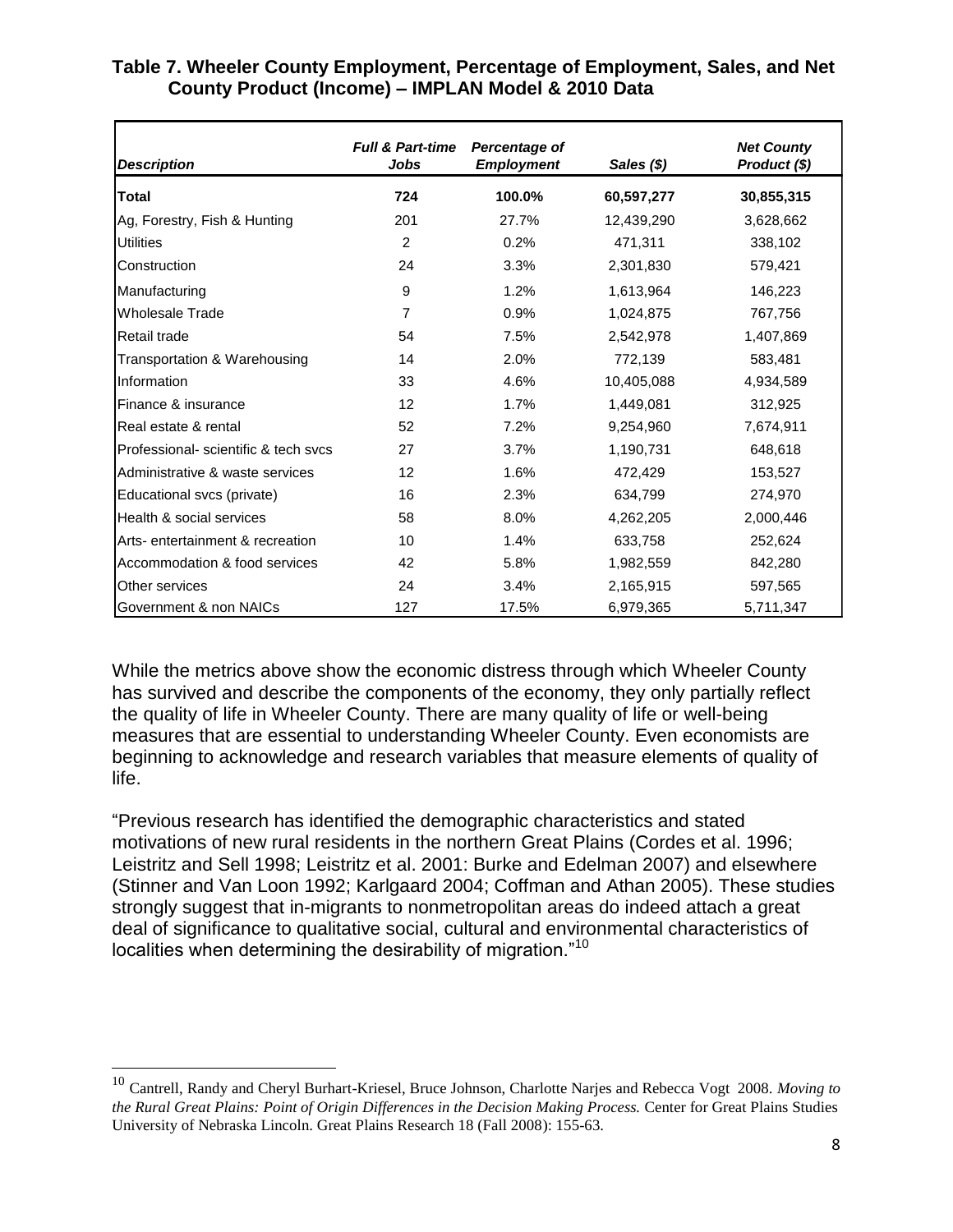One measure of those characteristics is social capital - the relationships or networks that people develop to facilitate economic and social well-being. Wheeler County has very positive social capital, depicted in Illustration 1, when social capital is measured as an index of variables like religious organizations, public and private associations, nonprofits, voter turn-out, and response to census questionnaires as they relate to total population.



# **Illustration 1. Social Capital Levels, 2005<sup>11</sup>**

<sup>&</sup>lt;sup>11</sup> Rupasingha, Anil and Stephan J. Goetz, "US County-Level Social Capital Data, 1990-2005." The Northeast Regional Center for Rural Development, Penn State University, University Park, PA, 2008.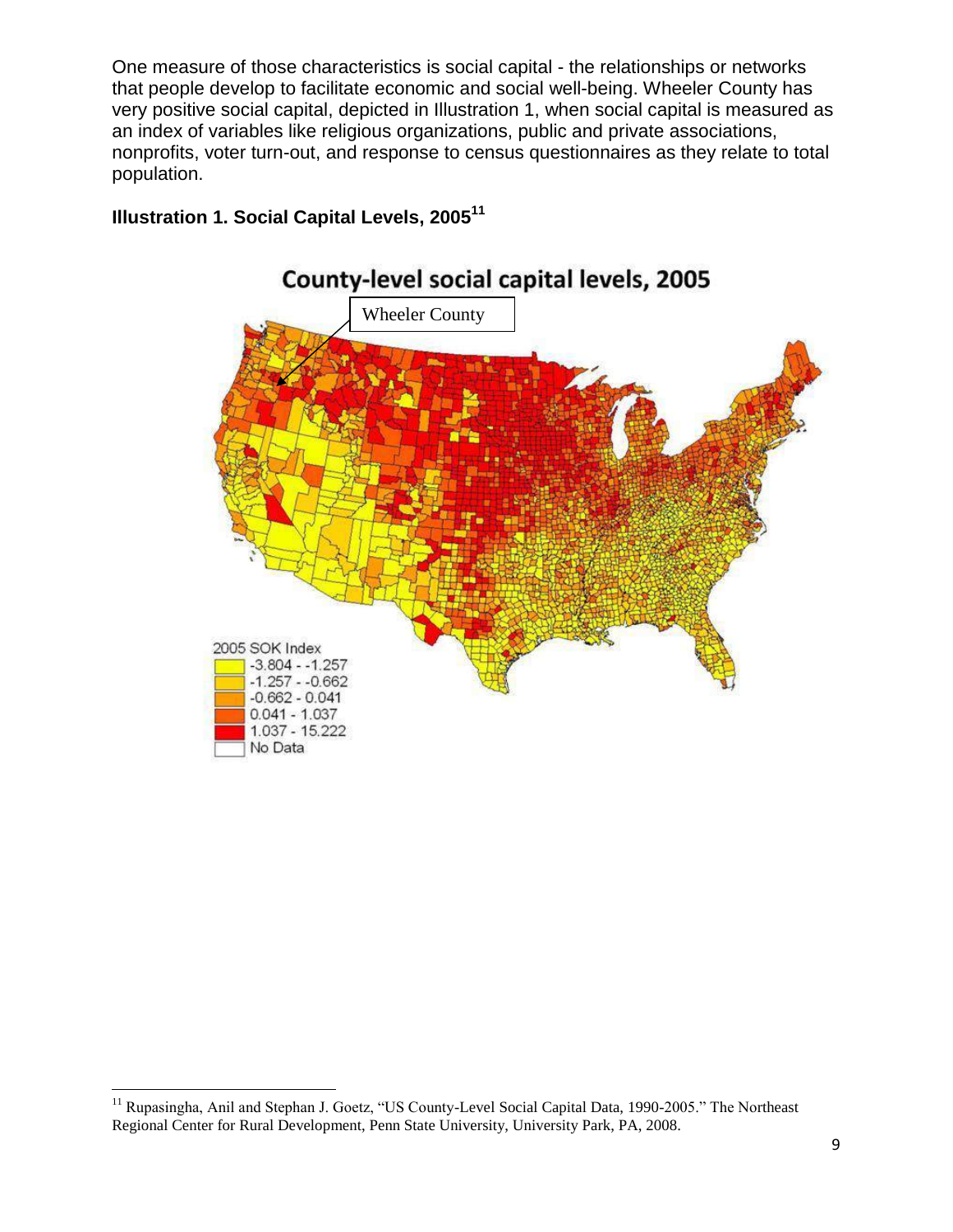Well-being can also be associated with natural amenities and again Wheeler County, as shown in Illustration 2, is above average. "The natural amenities scale is a measure of the physical characteristics of a county area that enhance the location as a place to live. The scale was constructed by combining six measures of climate, topography, and water area that reflect environmental qualities most people prefer. These measures are warm winter, winter sun, temperate summer, low summer humidity, topographic variation, and water area. The data are available for counties in the lower 48 States..."<sup>12</sup>

#### **Illustration 2. Map of Distance (Standard Deviation) from the Mean for Natural Amenities by County**



# Natural amenities scale

<sup>12</sup> McGranahan, David 1999/updated 2012. Natural Amenities Scale. USDA Economic Research Service, <http://www.ers.usda.gov/data-products/natural-amenities-scale.aspx>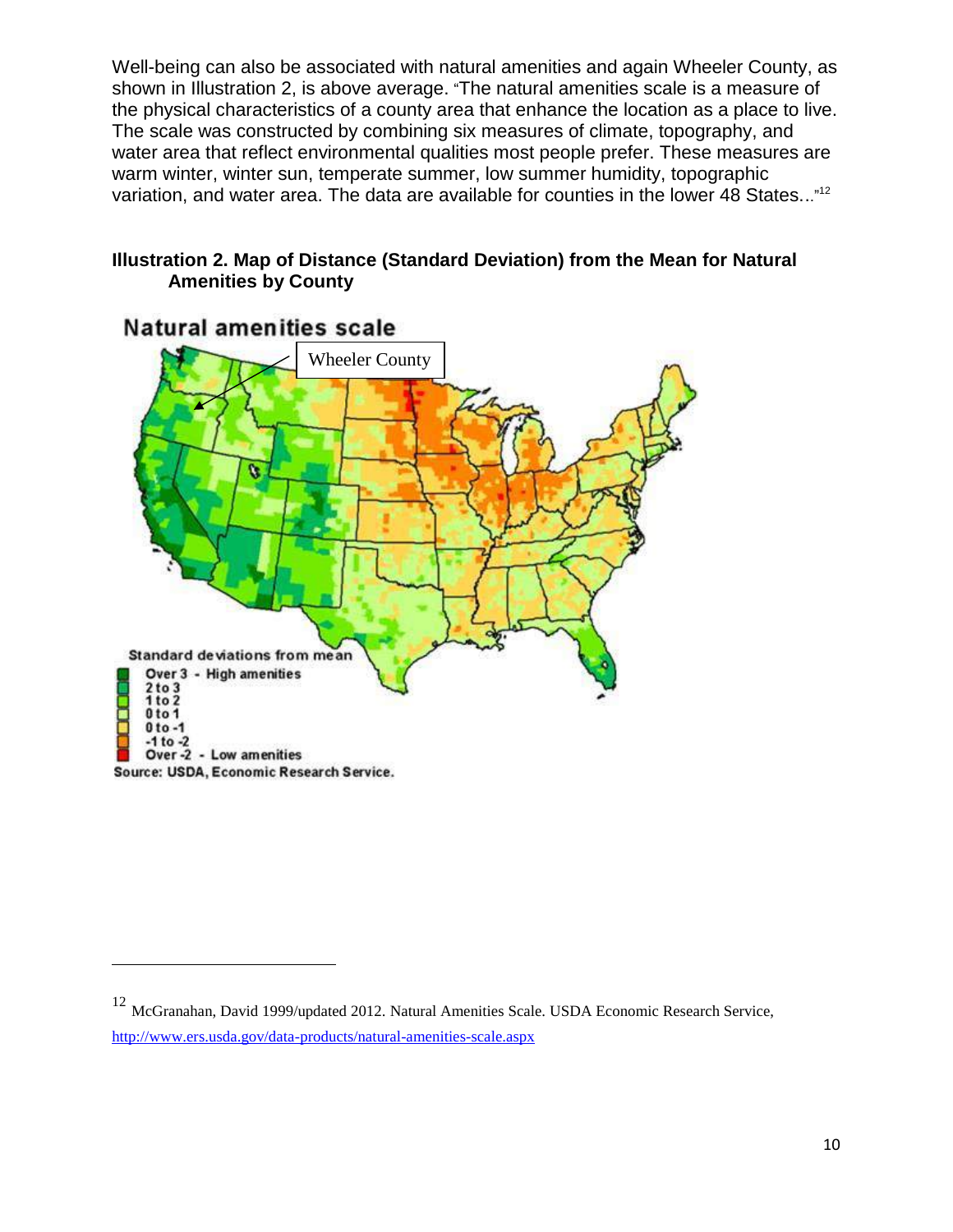# **Community Experience and Valued Features**

Mr. Sorte visited with 24 Wheeler County residents with extensive knowledge in one or more parts of the economy who also had experience with community projects and issues.

The questions Mr. Sorte asked follow. Questions 1-4 were designed to learn the experience or background of the person being interviewed, what attributes of the community that we should be sure to protect and strengthen if possible, and how the interviewee expected world events to affect Wheeler County in the future. Questions 5-7 specifically addressed facilities and their associated opportunities. The last question was to help identify one or more changes that could be made in Wheeler County that could strengthen the interviewee's resolve to stay or ride out even tougher times in the County.

The most frequent, and in some cases most intense responses, to the questions are aggregated into a few comments and noted under each question.

1) How long have you lived/visited/owned a business in this area and how do you spend your time related to Wheeler County?

Ninety percent of the interviewees had resided in the County for more than ten years and most for decades. All interviewees volunteered, worked in a public service job or helped with a business that was engaged with a large portion of the community and people outside Wheeler County.

2) What has changed for the better and worse during your time in Wheeler County?

Better – Health care, industrial park, community center, some new people, Paleo Institute, and "Can't think of a good thing"

Worse – Declining school programs, mental health services, old person's economy, lack of trust in governing, uncertainty of federal land policies, Paleo Center has had minimal impact

# 3) What will the future be like for the County?

Schools will struggle to maintain programs, federal government programs will be uncertain, taxes may increase, communication technologies may improve even more, and maybe the County will need to consider consolidating at least some services with other counties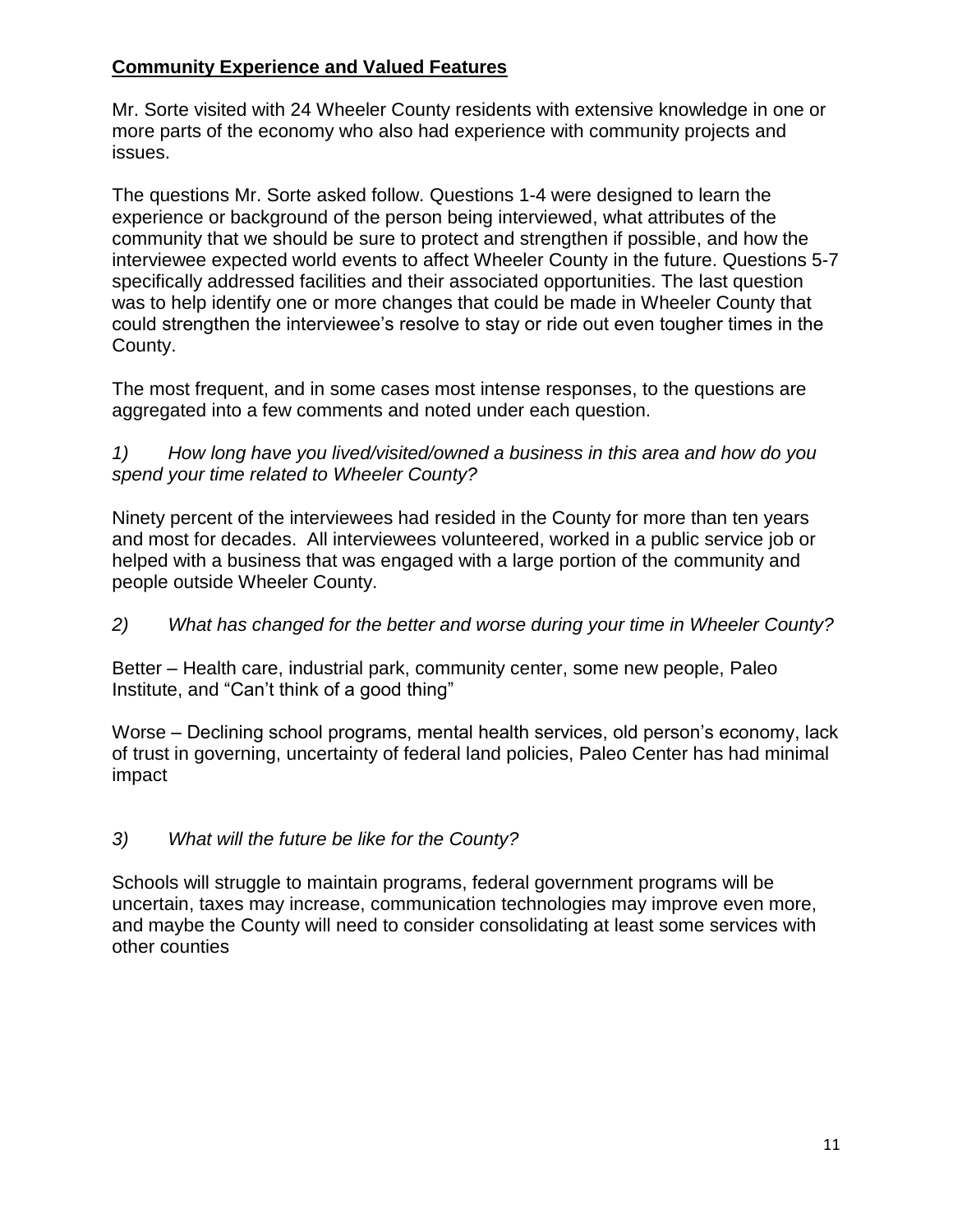4) Are there other counties or communities that you admire and from which you think Fossil and Wheeler County could learn?

Other towns were mentioned (Redmond, Sisters, Condon) however not consistently. The other towns were primarily used by interviewees to emphasize that the interviewee wanted more revitalization of facilities and/or wanted to encourage or discourage (both points of view were equally expressed) becoming more tourist or lifestyle based.

5) What are the more important facilities and infrastructure or systems that currently exist or are needed to contribute to the economic success of the County?

Schools, community center, clinic, senior center, Paleo center, fairgrounds, one good multi-use conference center, mercantile, roads, some concern over water yet what was mostly represented was an uncertainty over the current status of the water system

6) Are there untapped opportunities in the County related to facilities or other economic development initiatives?

Marketing Wheeler County externally and to visitors who come to the county, improved housing, and a meat processing facility

7) What percentage of improvement projects should or could be locally funded and what percentage do you think it is appropriate to ask the state or foundations to fund?

Zero – County residents are too economically stressed to provide funds for economic initiatives or facility renovations

8) If you had one wish for a change in Wheeler County what would it be?

Better school facilities and "put youth forward," more people 0-40 years old, affordable housing, fairgrounds professional/meeting facility, better utilization of existing facilities, and more wind power development

## **Retaining current residents**

When so much of what affects communities today is determined on a global scale, communities' private and public sector goals of the past like economic growth or even stability are progressively less likely to be achieved. Communities are now trying to build businesses, organizations, and institutions that can take a shock of any type, intensity or duration and bounce back quickly. Although the community and economy may be much different after than before the shock, the population, number of jobs, earnings per job, and quality of life would return to pre-shock levels in a resilient community.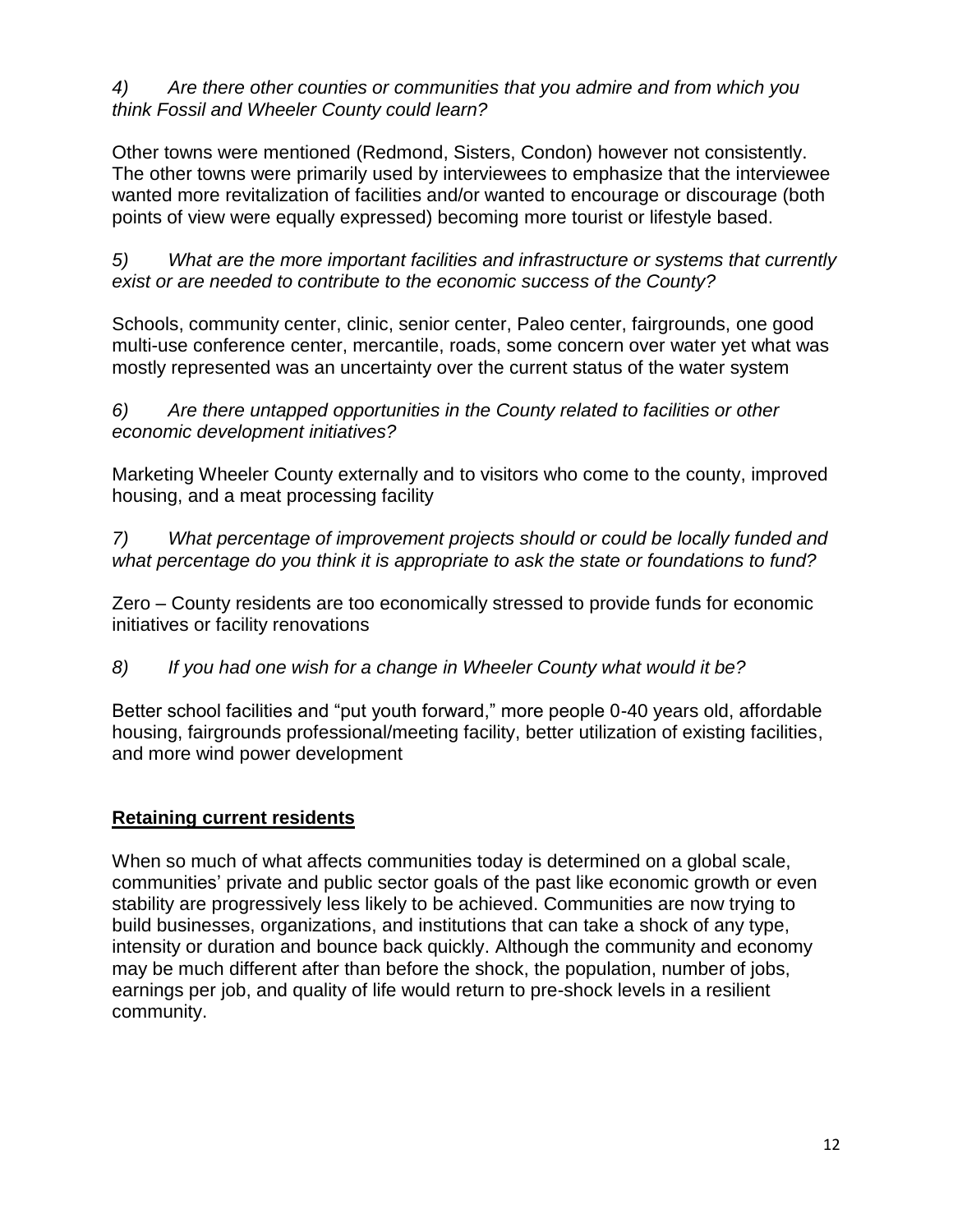Economic resilience relies on community members' skills, knowledge/history, and loyalty to a community to persist through tough times and to find the energy and resources to bounce back after economic shocks. Resilient communities create and maintain critical or keystone businesses and institutions on which they rely and which, if removed, can cause the community to decline. Those keystone sectors can be different for every community, yet they typically include places to gather, obtain help or support from financial to health services, earn a living, and purchase basic needs.

All three incorporated communities in Wheeler County have retained more keystone businesses and institutions than might have been expected given the number of economic shocks the County has experienced over the last 35 years. In Fossil, where the majority of the interviews were conducted, residents discussed most of the businesses and agencies; however they focused on the Asher Community Health Center, Haven House Retirement Center, Glover Senior (Community) Center, Fossil Elementary and Wheeler High School, and the Mercantile as keystones. There was not a check list provided during the interviews and, if there had been, most of the interviewees would probably have included the bank, auto dealership, County court house/government, fairgrounds, restaurants, etc. (which they may take for granted, are stable, and very important).

The first step in an economic development strategy is to retain current people and businesses. Businesses know that it is easier and less expensive to keep an existing customer than to recruit a new one. The same holds true for communities.

To retain residents and their commitment to work through economic shocks, the keystone sectors/facilities will need to be maintained and, where possible, improved. Examples include making sure there is a clear line of succession or plan for replacing managers or administrators of those facilities, expanding capacity before it is needed, and improving transitional and long term housing opportunities to minimize commuting, especially for employees whose incomes are modest and for whom commuting costs become a major portion of their budget. Also, cross training managers and employees so they can help, even across businesses and agencies when illness, injury, or just a need for a few days of vacation can really improve productivity and satisfaction of those folks with the community. Being tenacious with local, state, and federal agencies that affect access (e.g. roads, internet, phone, public transport) to the County because remoteness is the greatest obstacle that Wheeler County faces in recruiting businesses and people is critical, as well.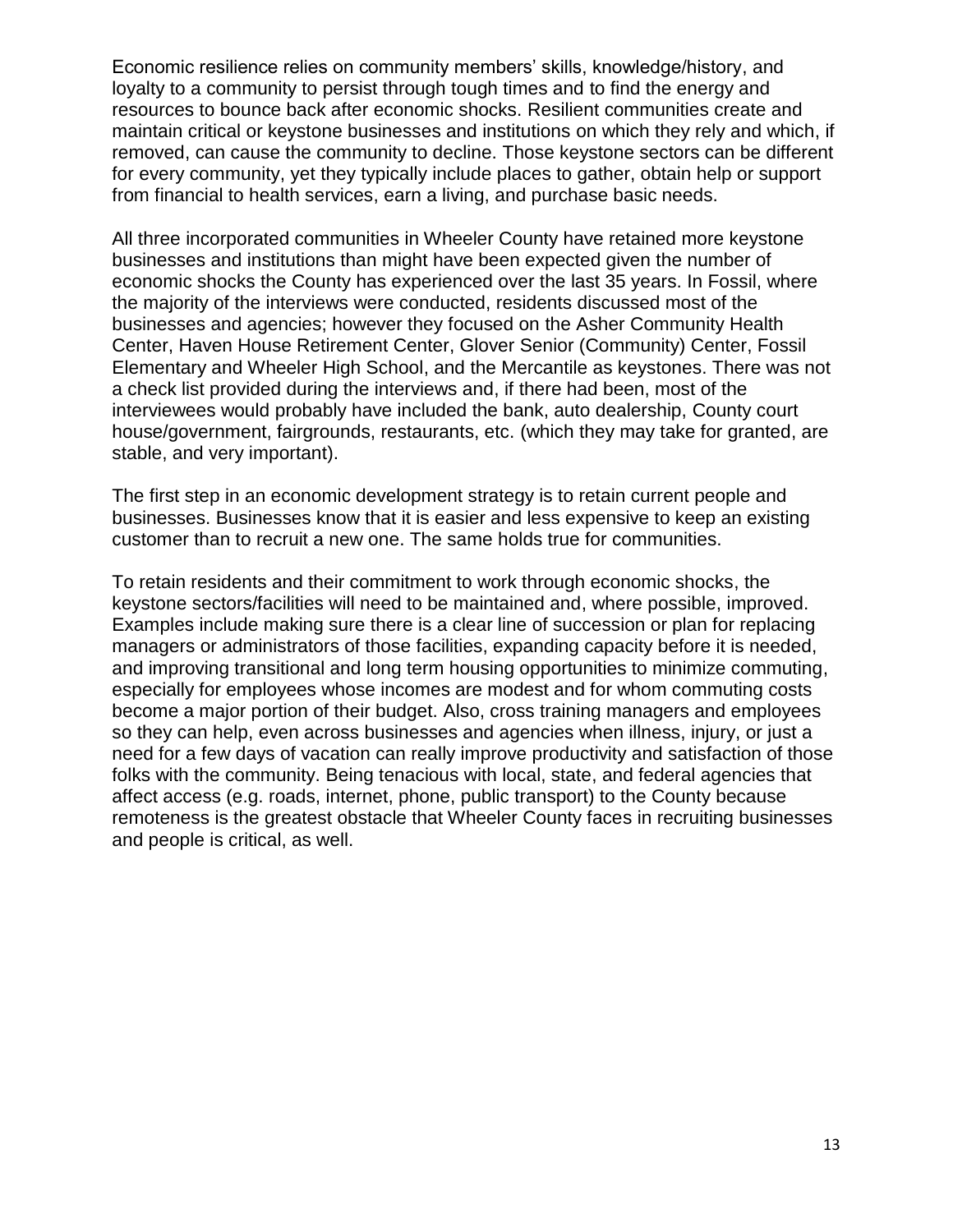#### **Recruiting new residents**

Recruiting new residents may become a matter of survival soon based on the economic profile discussion above and the American Community Survey estimate that the median age in Wheeler County is 54.6 years and the Oregon median age is 38.10 for the 2006- 2010 five year period.<sup>13</sup> Betting on the global market to change, on some entrepreneur to discover a large business that works best in Wheeler County or on tourists to discover Wheeler County in sufficient numbers to reverse current economic trends is a very big gamble. It is difficult to foresee a scenario that will cause any of those things to happen. Although there are not guarantees of success, a surer bet may be to invest Wheeler County resources, with limited help from foundations and government agencies, to support businesses and initiatives that may not be self-supporting on their own yet are essential to building economic resilience in the County.

Recent research from the University of Nebraska-Lincoln can help narrow the alternatives for how to recruit new residents. After moving closer to relatives, job opportunities are the primary reason rural people move to another rural place.<sup>14</sup> So, recruiting people to Wheeler County from other rural parts of Oregon or the U.S. will be difficult, at least until the business sectors are strengthened. Most of the recruitment opportunities are likely to come from metro areas.

"Persons moving from metropolitan counties are looking for a less congested place to live, a safer place to live, a simpler pace of life, and a lower cost of living. Labor force recruitment efforts aimed at larger metropolitan areas should emphasize such amenities along with key structural elements such as the quality of schools and the availability of health care. Certainly, job creation and business retention and attraction strategies are essential to attracting new residents. However, as demonstrated in this (Nebraska) study, community quality of life amenities can be the factors that ultimately lead persons to choose to move to a specific rural community." 15

Wheeler County has many of the quality of life features already. While they are necessary, they have not been sufficient for recruitment purposes. How much health care affects decisions to relocate to rural places emphasizes the importance of maintaining and strengthening the human resources and facilities of the Health Center and Haven House.

The economy is quickly transitioning to a knowledge and creativity based labor force. Education and diversity of people/ideas are at the core of that transition. Parents, students, and employers are particularly demanding in terms of school facilities, faculty experience/approach, and curriculum.

 $\overline{a}$ <sup>13</sup> Oregon Explorer – Communities Reporter 2012. Oregon State University Rural Studies Program. <http://oe.oregonexplorer.info/rural/CommunitiesReporter/>

<sup>14</sup> Cantrell, Randy and Cheryl Burhart-Kriesel, Bruce Johnson, Charlotte Narjes and Rebecca Vogt 2008. *Moving to the Rural Great Plains: Point of Origin Differences in the Decision Making Process.* Center for Great Plains Studies University of Nebraska Lincoln. Great Plains Research 18 (Fall 2008): 155-63.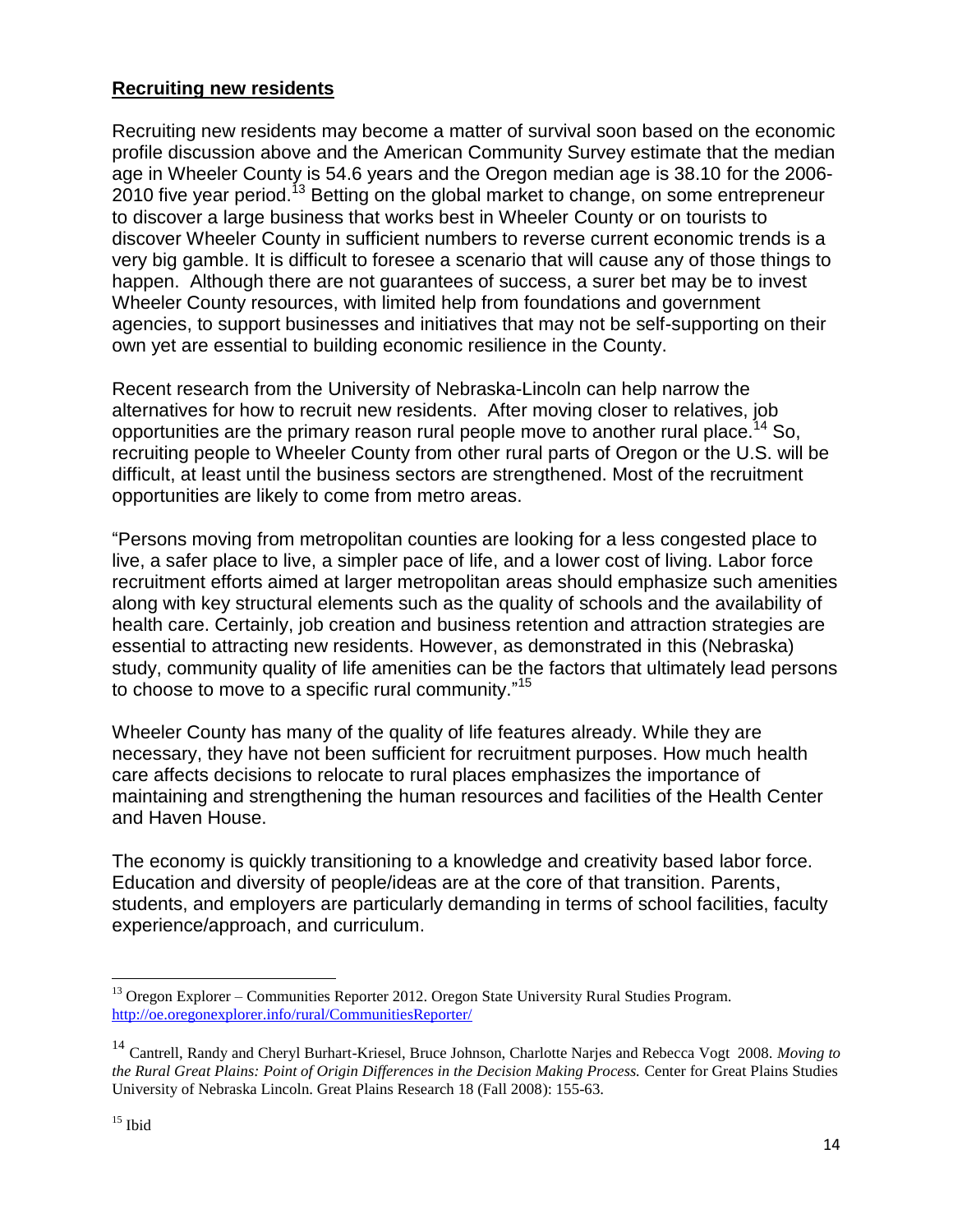People moving from metro areas are adept at evaluating their options. They have a number of tools available to make those assessments like City-Data.com and Sperling's Best Places. It can be helpful to Google those sites and imagine how a family considering a move to Wheeler County may weigh the information.

An example is where Fossil (Wheeler County's ranking is similar) is on City-Data's top 100 lists.

# **Fossil on our [top lists:](http://www.city-data.com/top2/toplists2.html)**

- #87 on the list of "Top 100 cities with declining populations from 2000 to 2008"
- #16 on the list of "Top 101 counties with the lowest number of births per 1000 residents 2000-2003"
- #19 on the list of "Top 101 counties with the largest number of children under 18 without health insurance coverage in 2000"
- #46 on the list of "Top 101 counties with the largest number of people without health insurance coverage in 2000"
- #86 on the list of "Top 101 counties with highest percentage of residents voting for 3rd party candidates in the 2004 Presidential Election<sup>"16</sup>

Issues like children's health care can seem quite difficult, yet Wheeler County has already made significant progress in this area for the whole population. Just modest community investment (e.g. providing basic health care insurance for all the children in Wheeler County), given the size of Wheeler County's population, can move the metric quite a bit.



# **Focusing Facility Investments**

Considering the facilities in Wheeler County, and particularly Fossil, the challenge becomes managing opportunity cost as much as total cost. The projects need to be prioritized with a focus on first retaining and then recruiting new people and businesses.

Fossil has an excess of square footage that is widely dispersed across the community. Based on the discussion to this point, the following criteria can be considered to prioritize projects. A proposed project needs to:

- support both retention and recruitment of residents and businesses,
- distinguish the community from other Oregon and U.S. communities,
- have a low opportunity cost, which is considered before total cost, and

 $\overline{a}$ <sup>16</sup> City-Data.com 2012[. http://www.city-data.com/city/Fossil-Oregon.html](http://www.city-data.com/city/Fossil-Oregon.html)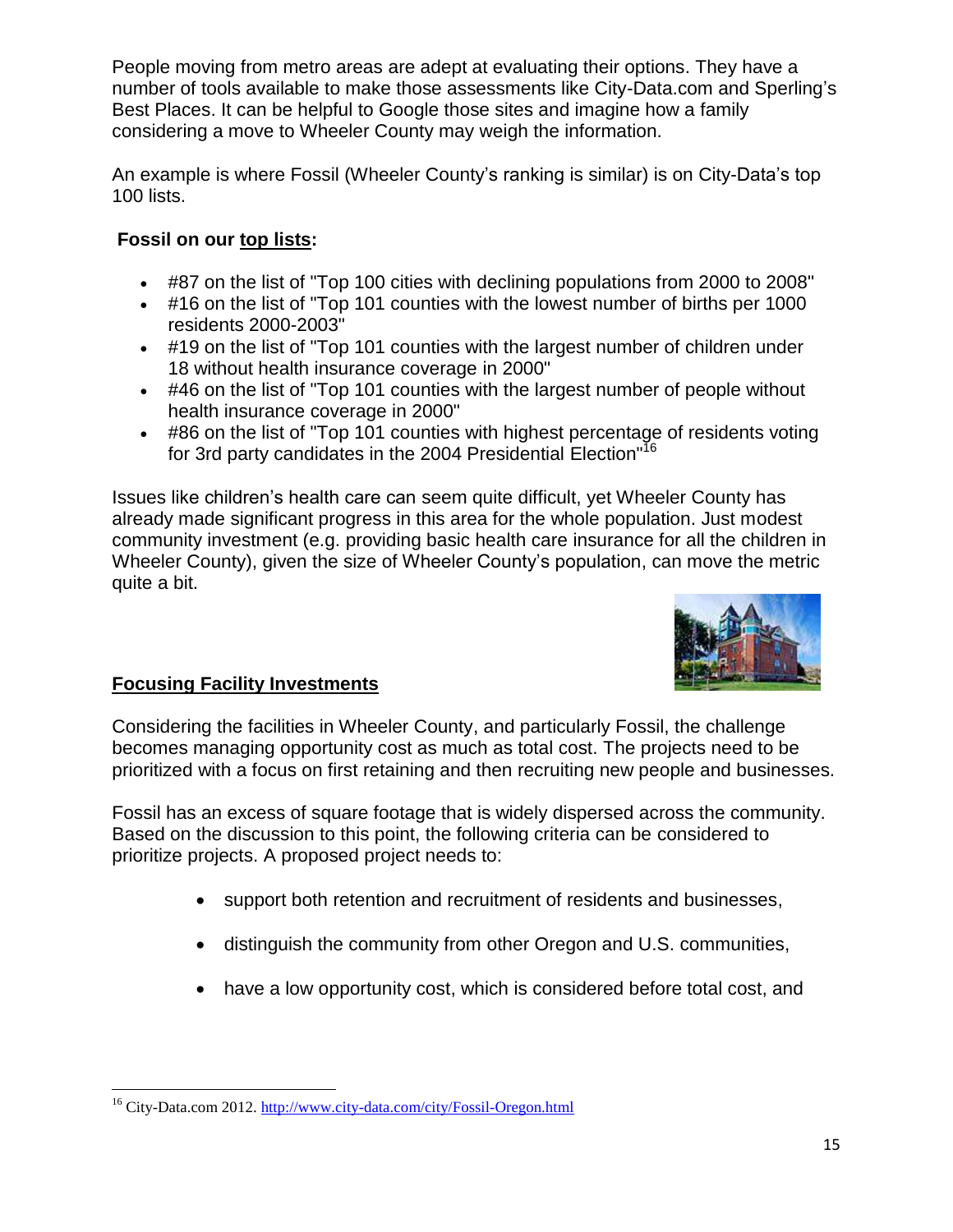minimize long term operating and maintenance costs through higher initial location, design, and/or construction costs and optimize the flexibility of total space constructed or renovated.

#### **Next Steps**

Consider contracting with a marketing firm that has a solid track record helping counties in similar circumstances. The scope of work can initially be limited to surveying current and potential residents to measure their preferences for facility improvements in Wheeler County from an initial list developed in Wheeler County.

The list might start with the schools. It is important for Wheeler County residents to visit schools in rural and urban areas and then do a frank assessment of the existing schools based on their visits and the criteria noted above. Consolidating and/or rebuilding schools locally, as noted in the opening quote by Mr. Steiwer, may be the single most effective investment for retaining and recruiting residents and businesses.

Many communities with excess space and dispersed facilities have worked to concentrate their efforts in parts of towns where residents and visitors can reach businesses and government services with easy parking and minimal walking. Mapping the keystone sectors, establishing a community locus, and planning how to move the keystone sectors closer together could be part of the list to be tested by the marketing consultants, as well.

Also, on the list there needs to be a careful review of access points for gaining information about Wheeler County, both remotely and on the ground. As an example, upon entering Fossil, how does a visitor learn about the events, businesses, services, housing etc.? Single point and as close to 24/7acess for access to a contact could be the goal.

Along with developing an understanding of the retention and recruitment "market," Wheeler County might benefit from a more detailed understanding of how it has been able to retain keystone businesses while other communities have not been so successful. It is important to learn where those businesses' thresholds are in terms of market, profitability, facilities, and labor force which might force them to close. One of the more successful and structured economic development programs is called Business Retention and Expansion. It does not create a "grand plan" or vision initially, but instead it identifies ways that business need help and, on a project by project basis, address problems or needs that can pull a business back from the threshold where costs exceed revenues.

In addition, at least the economic model we have of Wheeler County shows very high levels of leakage from the County for all types of purchases. There are business practices (e.g. employee profit sharing, shipping, return policies, and price negotiation directly or through a local "auction site") that can reduce those leakages.